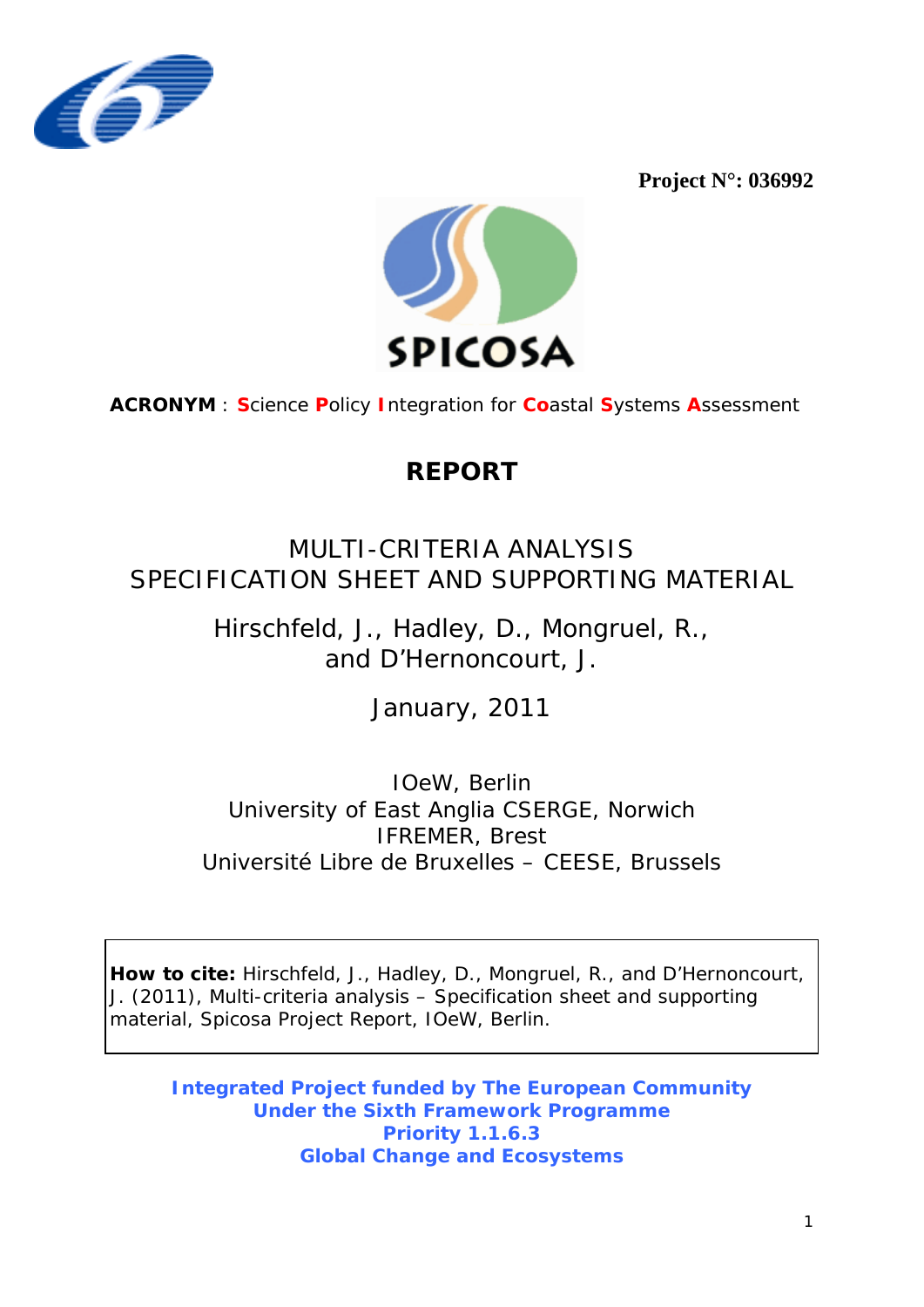## **Note to the reader - How to use this material**

This report has been designed as a hyperlinked pdf document.

The main text in the specification sheet synthesises the economic assessment method, its relation to systems approach and the appropriate use of the method. It also gives some hints on how to best present the results of your assessment to stakeholders, along with an example of the use of the method.

The text gives you access to links to the accompanying material available in the rest of the report (page numbers are also provided along the links in case you would like to print this report).

A back button on the bottom of each page of supporting material helps you go back to the main text.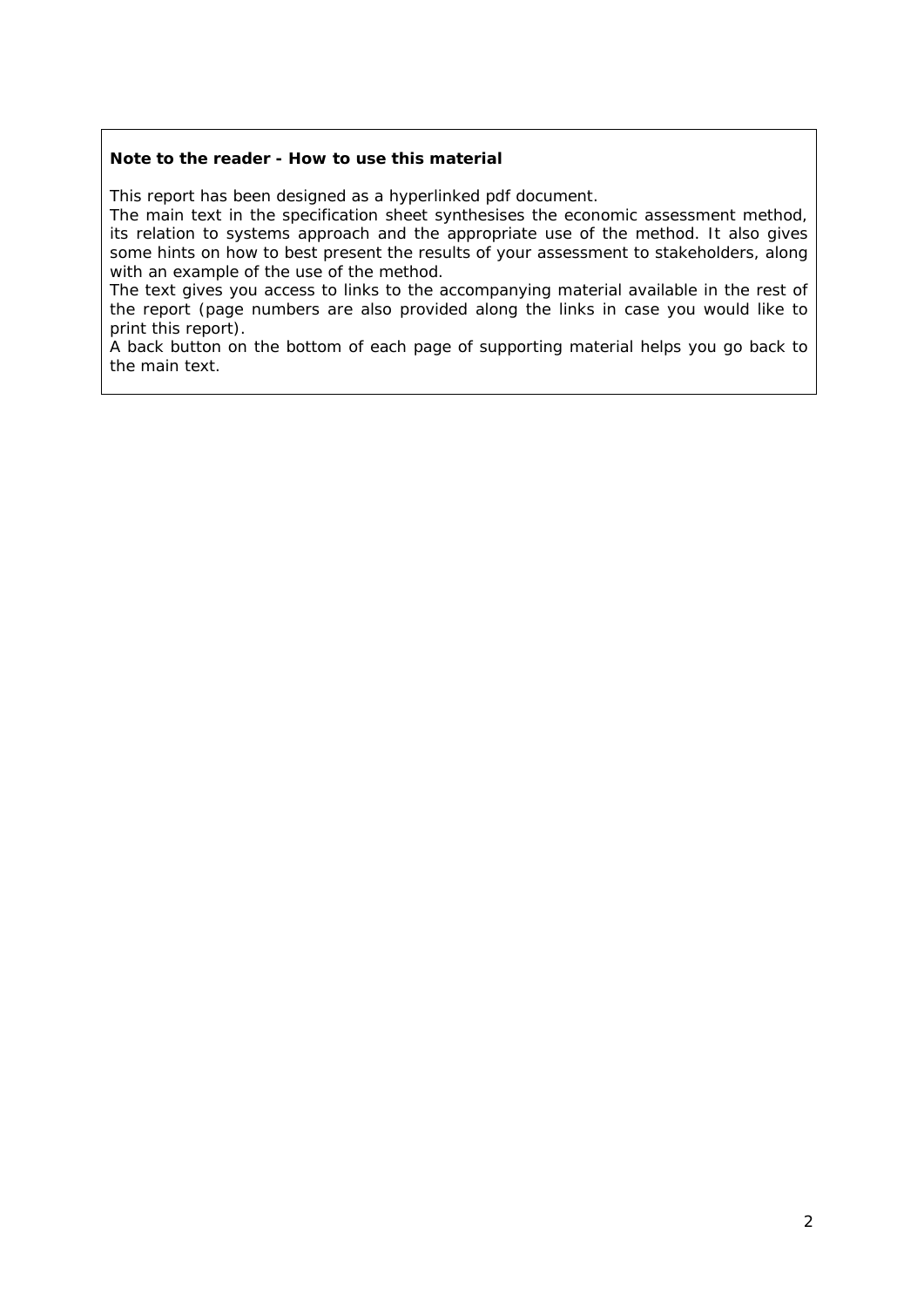# **SPECIFICATION SHEET**

# **Multi-criteria analysis**

### <span id="page-2-0"></span>**Method and assumptions**

Multi-criteria analysis (MCA) is comparing measurable sets of criteria to assess in how far different options (e.g. investment, project, policy, strategy options) are achieving intended objectives and/or result in unintended side-effects. Cost effectiveness and costbenefit analysis can be seen as special cases, in which some of the negative effects are expressed as monetary costs (cost effectiveness analysis, read more [here,](#page-7-0) p. 8) or all negative as well as positive effects are measured as far as possible in monetary terms (cost benefit analysis). Commonly multi-criteria analysis is understood as an assessment method that does not try to monetise everything, but to supply an unrefined view on the many different dimensions of the multiple effects of a certain policy/project/investment option. Nevertheless multi-criteria analysis can integrate monetary values like investment costs as one of the many dimensions it takes into account.

Key elements of the MCA method are the performance matrix, the weighting and the ranking process. The performance matrix gives an overview on the scoring of all evaluated options with respect to all criteria taken into account. To compare alternative options scoring on different criteria scales in different directions (trade-offs) it is necessary to put weights representing the relative importance associated with the respective criteria on the scoring results. There exist a variety of possibilities to rank the different scoring patterns of alternative options: linear additive models, successive pair wise comparisons, multidimensional outranking methods and methods using qualitative data and/or fuzzy sets for ranking procedures.

The problem with this method lies in the complexity of its results. It is know from psychological experiments that it is difficult to make judgments on different alternatives taking into account more than seven criteria at once. But a multi-criteria analysis can easily supply dozens or hundreds of criteria. Without aggregation and/or weighting with the help of indicators, decision makers and stakeholders will be overstrained and disoriented. On the other hand, aggregation and weighting in itself is a difficult process relying heavily on strong and influential assumptions and value judgments. Therefore also the multi-criteria analysis has its methodological problems that should be revealed and discussed openly. Moreover, MCA results should be tested for their robustness in the course of a sensitivity analysis varying criteria scoring, weighting and ranking procedures.

## **Relation to systems approach**

Since assessment results derived from MCA usually represent values within a single year, the method is not especially well adapted to take into account the dynamic aspects of the systems approach. On the other hand, the multidimensionality of the MCA approach is able to give a good representation of the complexity of the decision problem – which fits quite well with the systems approach perspective stressing the equal importance of the ecological, economic and social dimensions. Theoretically, multi-criteria analysis is not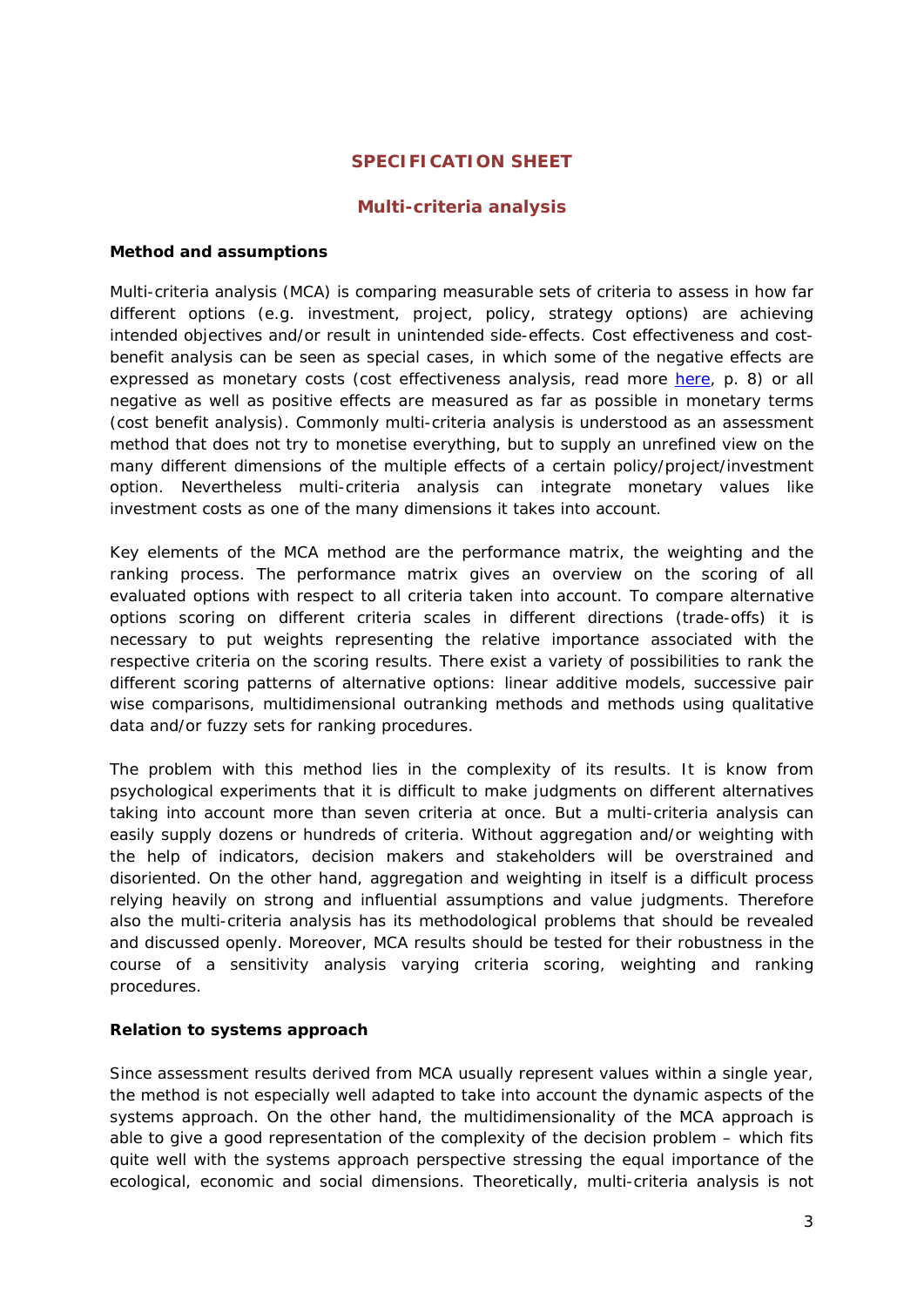biased towards a single dimension of effects. Practically this non-biased nature must be carefully kept during the weighting and ranking processes. If properly and transparently done, it can serve as an appropriate tool to implement systems approach thinking in decision making processes.

## **When this method is especially to be used**

Multi-criteria analysis does not try to melt everything into one dimension (i.e. money). It shows the effects of baseline developments and management scenarios on the multiple dimensions of the ecological, economic and social systems. Therefore it is well-suited in situations when valuation of central dimensions of the decision problem is not accepted by relevant stakeholders. That is often the case concerning the valuation of biodiversity – where many stakeholders see no sense in identifying the existence or extinction of a certain species with monetary values, since the irreversibility of the potential loss is seen as inconsistent with the concept of substitutability lying behind the valuation approach. The same is often the case if the protection of human lives is the object of the valuation exercise. MCA is able to represent the critical criteria in the performance matrix within their original dimensions – leaving it up to the decision maker to weight their scoring values against that of other criteria.

# **How to best present results to stakeholders?**

The results of a multi-criteria analysis should be presented and interpreted carefully. Advice should also be given to stakeholders to be cautious with respect to the use of the results.

While presenting the results to stakeholders, bear thus in mind the limitations of the method:

- The performance matrix representing the scoring of many different options on many different criteria might be very complex.
- The process of weighting comprises sensitive value judgments.
- The process of ranking non-dominated alternatives might influence the outcome.
- Therefore it might be difficult and time-consuming to come to a common view on the performance matrix and to identify consensual decision options in one exercise.
- If weighting and ranking procedures remain controversial, it might be impossible to reach an agreement on optimal decisions.

Some approaches to answer those limitations:

- The choice of relevant criteria, scoring scales, weighting and ranking procedures should be presented and discussed very transparently.
- If there is disagreement with one of the steps of the multi-criteria analysis, the step in question should be reformulated in a consensual way and the consequences of this reformulation should be analysed. This could be prepared in advance in the course of a sensitivity analysis – especially if potentially sensitive aspects prone to conflicting views are identified in advance.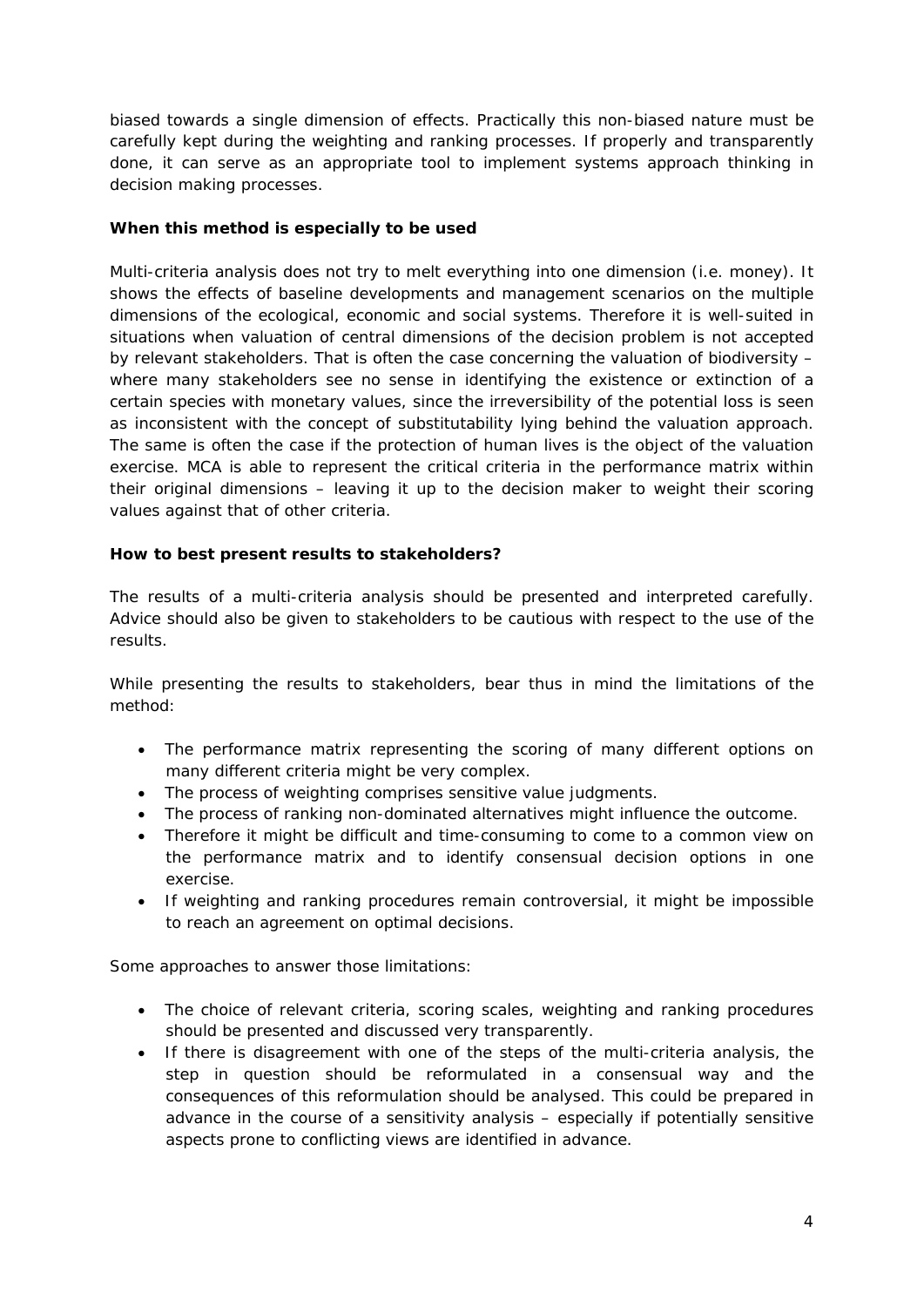- Pre-tests with focus groups can help to identify criteria seen as relevant and to discuss different weighting options towards these criteria. This can also be prepared or supported with surveys via interviews or online questionnaires.
- Multi-criteria analysis results can be compared with cost effectiveness or cost benefit analysis outcomes to show the differences and congruencies between the different approaches. This can help to move stakeholders and practitioners out of potential perceptions biases they bring with them into the discussion or workshop situation. Such a comparison can also help to show (or question) the robustness of the different assessment approaches.

# **Example of use of the method**

Within the SPICOSA project, multi-criteria analysis has mostly been used in order to account for the multi-dimensional aspects of the policy issue: indeed, MCA may be seen as very appropriate for the purpose of integrated assessments including together ecological, economic and social concerns.

An example of the implementation of this method in relation to the results of an integrated dynamic model based on Systems Approach is the Thau Lagoon case study, which provides an assessment of a water policy aiming at mitigating microbiological contamination. This example is very simple as it ends with the estimation of a set of indicators in relation to the effects of various decision options, but it does not enter into the ranking nor the weighting of these indicators for two reasons: first, the ranking and weighting of indicators raises numerous methodological problems and, second, it may be seen as inconsistent with the holistic character of Systems Approach, which requires that stakeholders should be able to permanently re-assess their own judgment regarding the possible evolutions of the system.

The case study team worked with representatives of the local management bodies in order to make the objectives of the water policy explicit. Following this clarification, the objectives were specified into a series of principles, the respect of which could be assessed through one or more criteria, whose fulfillment could be checked with performance indicators. The articulation between principles, criteria and indicators is depicted in Table 1.

| <b>Principles</b>                      | Criteria*                 |        | <b>Indicators</b>                 |
|----------------------------------------|---------------------------|--------|-----------------------------------|
| <b>Improving water</b><br>quality      | Bathing water quality     | $+$    | Number of bans (days)             |
|                                        | Shellfish farming water   | $+$    | Number of bans (days)             |
|                                        | Lagoon reputation         | $+$    | Lagoon classification             |
| <b>Maintaining local</b><br>employment | Shellfish farming         |        | Number of businesses facing       |
|                                        | vulnerability             |        | negative results                  |
|                                        | Employment in traditional | $^{+}$ | Number of full-time equivalent in |
|                                        | activities                |        | traditional activities            |
|                                        | Total employment          | $+$    | Number of full-time equivalent    |
| Economic<br>development                | Goods and services        | $+$    | Total turn over of all sectors    |
|                                        | production                |        |                                   |
|                                        | Economic dependency       | ٠      | Imports/Exports trade ratio       |
| <b>Public budget</b>                   | Public expenses for water |        | Investment and running costs      |
| savings                                | treatment devices         |        |                                   |

Table 1: Principles, criteria and indicators for the MCA of scenarios in the Thau Lagoon.

*\** The sign +/- indicates if the criteria is expected to be maximized (+) or minimized (-).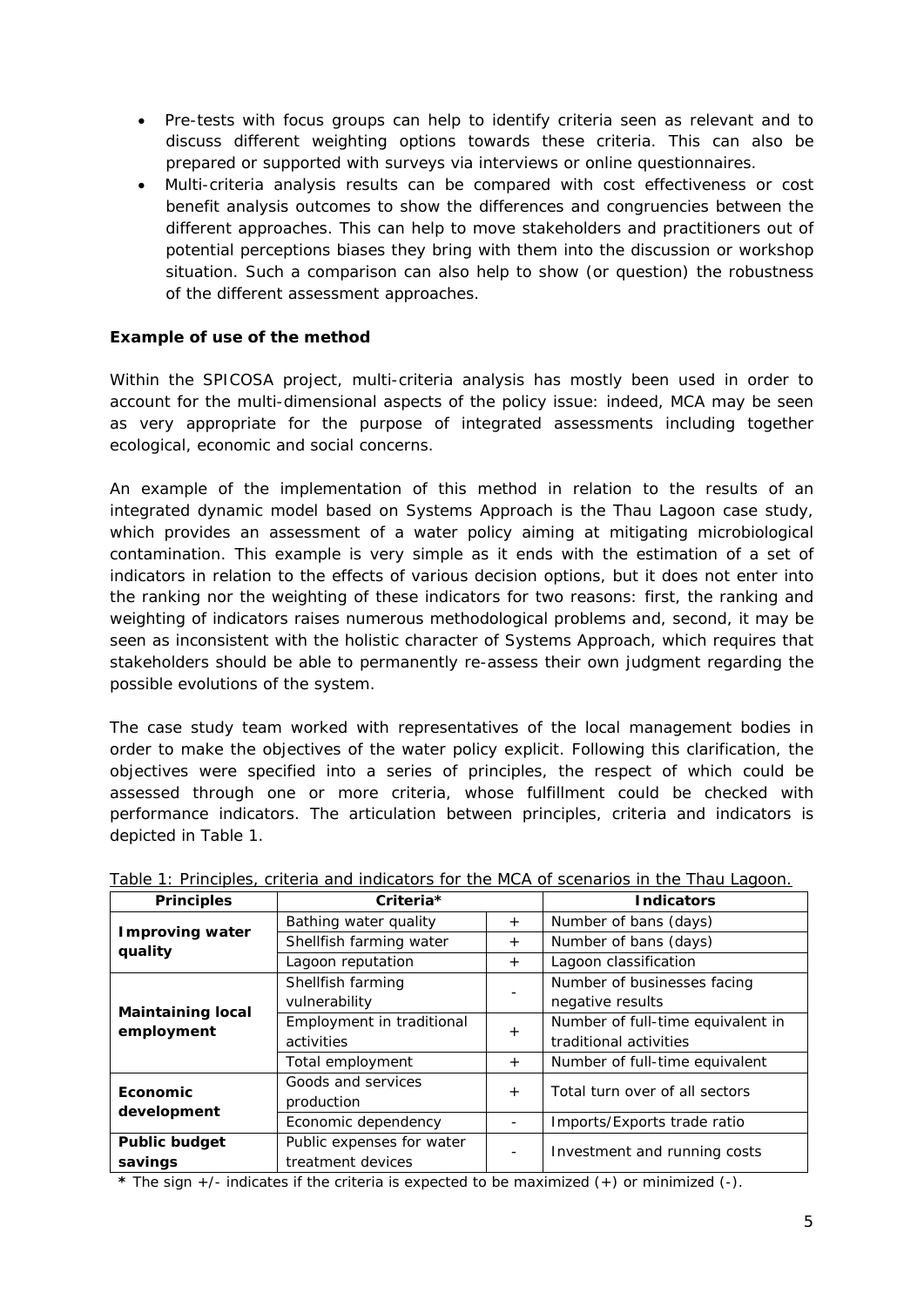The integrated assessment framework which was used to carry out the multi-criteria analysis was expected to provide indicators related to the local development pattern and to the water pollution mechanisms and its direct impacts on human activities. For that purpose, the modelling approach consisted in coupling a macro-economic model of the coastal territory (MEPP: model of physical economy and prospective) and a pollution model of the lagoon and its watersheds, which includes microbiological contamination sources, water treatment system, human activities in the lagoon and the governance mechanisms (see Figure below). The models function on different time-steps and answer different aims: the macro-economic model time-step is annual, and it allows for longterm prospective; the pollution model has a daily time-step, and it allows for internal adjustment regarding the sanitary status and its impacts. Both models provide indicators which can be computed into annual accounts for the multi-criteria analysis.



## Integrated assessment



In the Thau Lagoon study site, the integrated assessment of policy options was carried out following two steps. In a first step, the policy options were subject to the above mentioned multi-criteria analysis. In a second step, the most performing policy options as regards the ecological and social criterion were submitted to a specific costeffectiveness analysis, which consisted in comparing the total costs induced by public expenses against the performance indicators of one or another principle.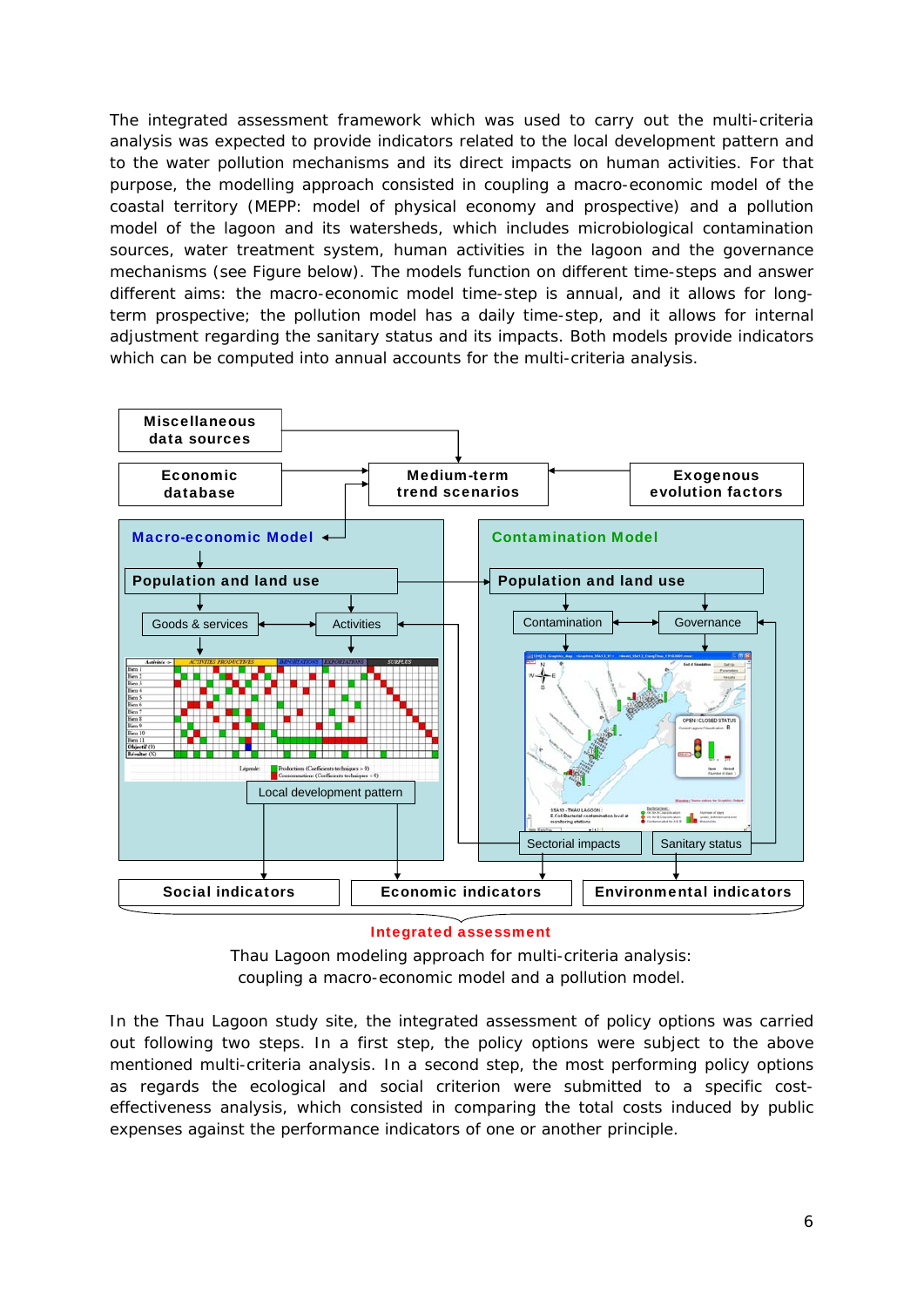# **Further references**

Department for Communities and Local Government (2009): Multi-criteria Analysis – A Manual, London. Free download:

<http://www.communities.gov.uk/documents/corporate/pdf/1132618.pdf> , accessed 01/2011